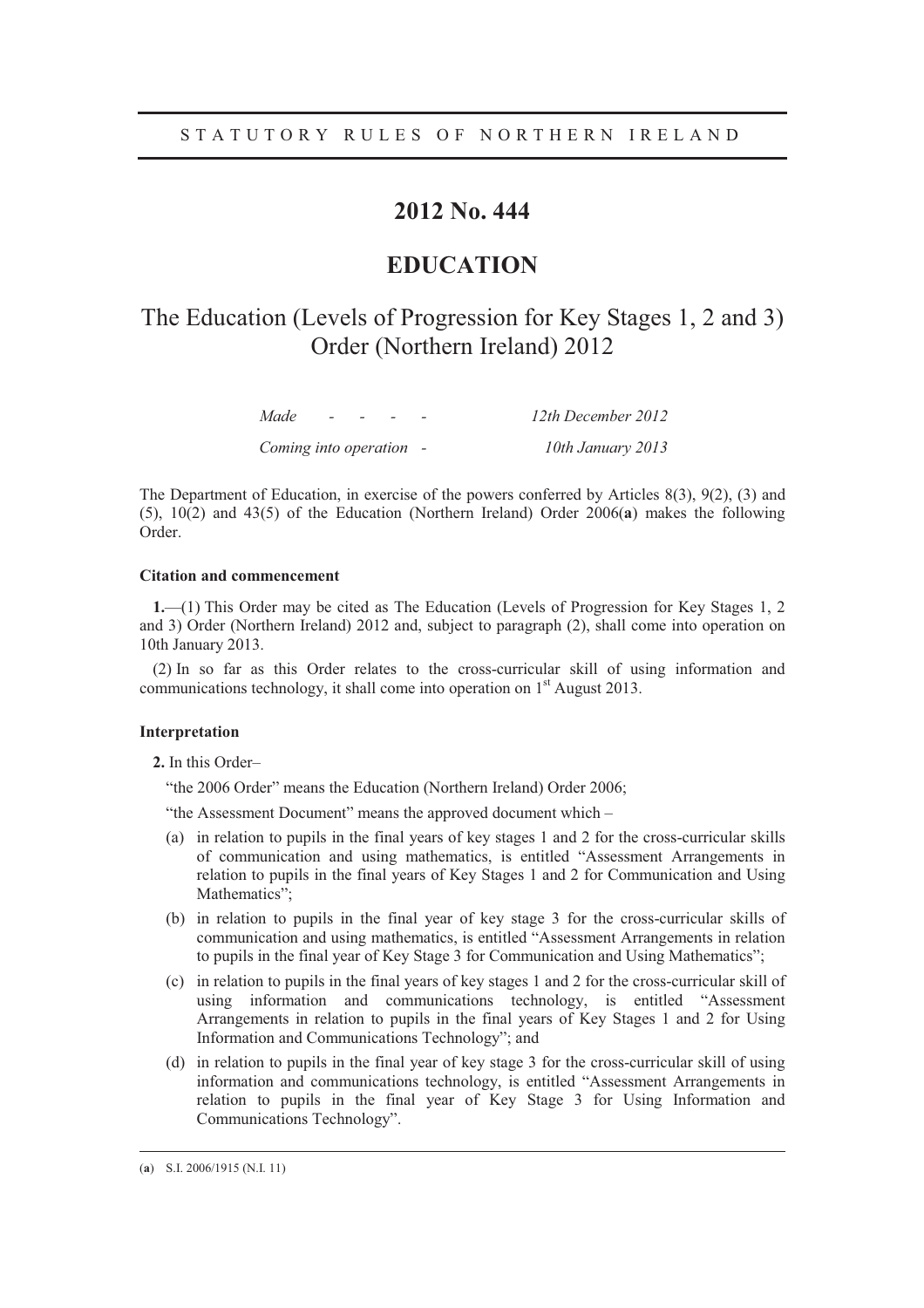#### **Application and exemptions**

**3.**—(1) Subject to paragraphs (2) and (3), this Order shall apply to all grant-aided schools.

(2) This Order shall not have effect in relation to a pupil in respect of whom a board is maintaining a statement of special educational needs under Article 16 of The Education (Northern Ireland) Order 1996(**a**), and who, on the making of an assessment of his special educational needs, has been assessed by that board under Article 15 of that Order as having severe learning difficulties.

(3) Where a pupil has been exempted from any of the requirements of Articles 5 to 9 of the 2006 Order by Article 14 (Development work and experiments), 15 (Exceptions by regulations), 16 (Pupils with statements of special educational needs) or 17 (Temporary exemptions for individual pupils) of the 2006 Order, the provisions of this Order shall not apply in respect of the requirements from which the pupil is exempt and that pupil shall be assessed only in relation to those parts of the curriculum from which they are not exempt.

#### **General duties of the principal**

**4.** It shall be the duty of the principal of the school to make arrangements for:

- (a) an assessment of the level of progression achieved by each pupil who is in the final year of key stage 1, 2 or 3 in relation to the cross-curricular skills in communication and using mathematics and using information and communications technology to be carried out in accordance with the provisions of the appropriate Assessment Document;
- (b) in the case of each pupil who is in the final year of key stages 1, 2 or 3, the results of the assessment at paragraph (a) to be reported to NICCEA in such form and by such date as it may require.

#### **Revocation**

**5.** The Education (Levels of Progression for Key Stages 1, 2 and 3) (Transitional) Order (Northern Ireland) 2010(**b**) is revoked.

Sealed with the Official Seal of the Department of Education on 12th December 2012.



*David Hughes* A senior officer of the Department of Education

 <sup>(</sup>**<sup>a</sup>**) S.I. 1996/274 (N.I. 1)

<sup>(</sup>**b**) S.R. 2010 No 135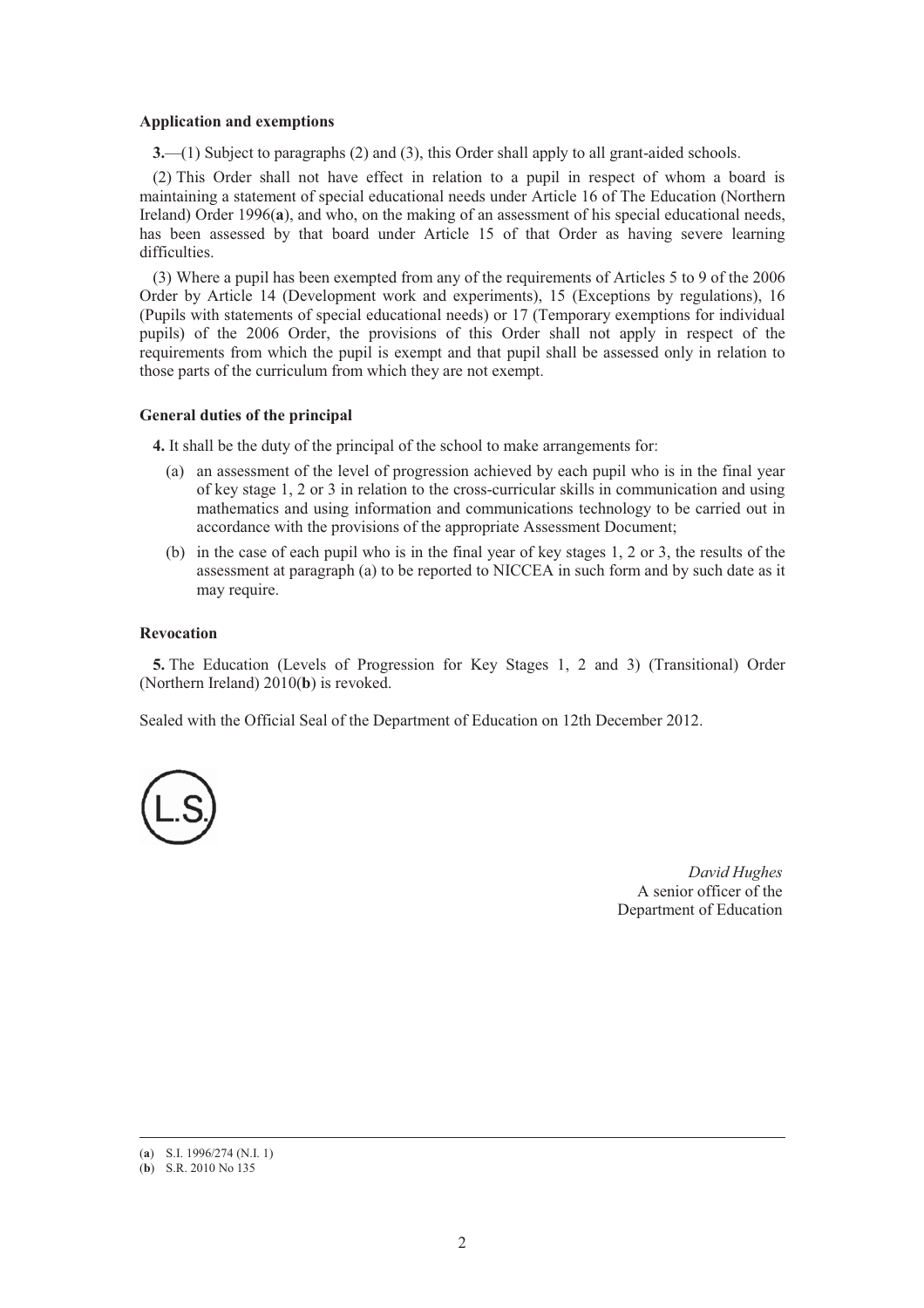#### **EXPLANATORY NOTE**

#### *(This note is not part of the Order)*

This Order, made under Articles  $8(3)$ ,  $9(2)$  and  $(3)$ ,  $10(2)$ ,  $24(2)$  and  $(3)$  and  $43(5)$  of the Education (Northern Ireland) Order 2006, comes into operation on 10 January 2013. The aspects of the Order which deal with using information and communications technology will have effect from the  $1<sup>st</sup>$  of August 2013

The Order specifies the levels of progression to be used for assessing pupils in the final years of key stages 1, 2 and 3 in the cross-curricular skills of communication, using mathematics and using ICT, and associated assessment arrangements. The levels of progression and the assessment arrangements are to be set out in an Assessment Document prepared by the Northern Ireland Council for the Curriculum, Examinations and Assessment (NICCEA), approved by the Department of Education and published by the Council. There is to be an Assessment Document in relation to communication and using mathematics for pupils in key stages 1 and 2 and a separate Assessment Document in relation to pupils in key stage 3.

Article 3 provides that the Order shall apply to all grant-aided schools and for the exemption of pupils from the assessment arrangements in certain specified cases.

Article 4 requires the principal of a school to make arrangements for pupils to be assessed and for the provision of assessment results for pupils who are in the final year of key stage 1, 2 or 3 to be reported to the Northern Ireland Council for the Curriculum, Examinations and Assessment (NICCEA).

Article 5 contains a revocation.

<sup>©</sup> Crown copyright 2012

Printed in the UK by The Stationery Office Limited under the authority and superintendence of Carol Tullo, Controller of Her Majesty's Stationery Office being the Government Printer for Northern Ireland and the Officer appointed to print Acts of the Northern Ireland Assembly.